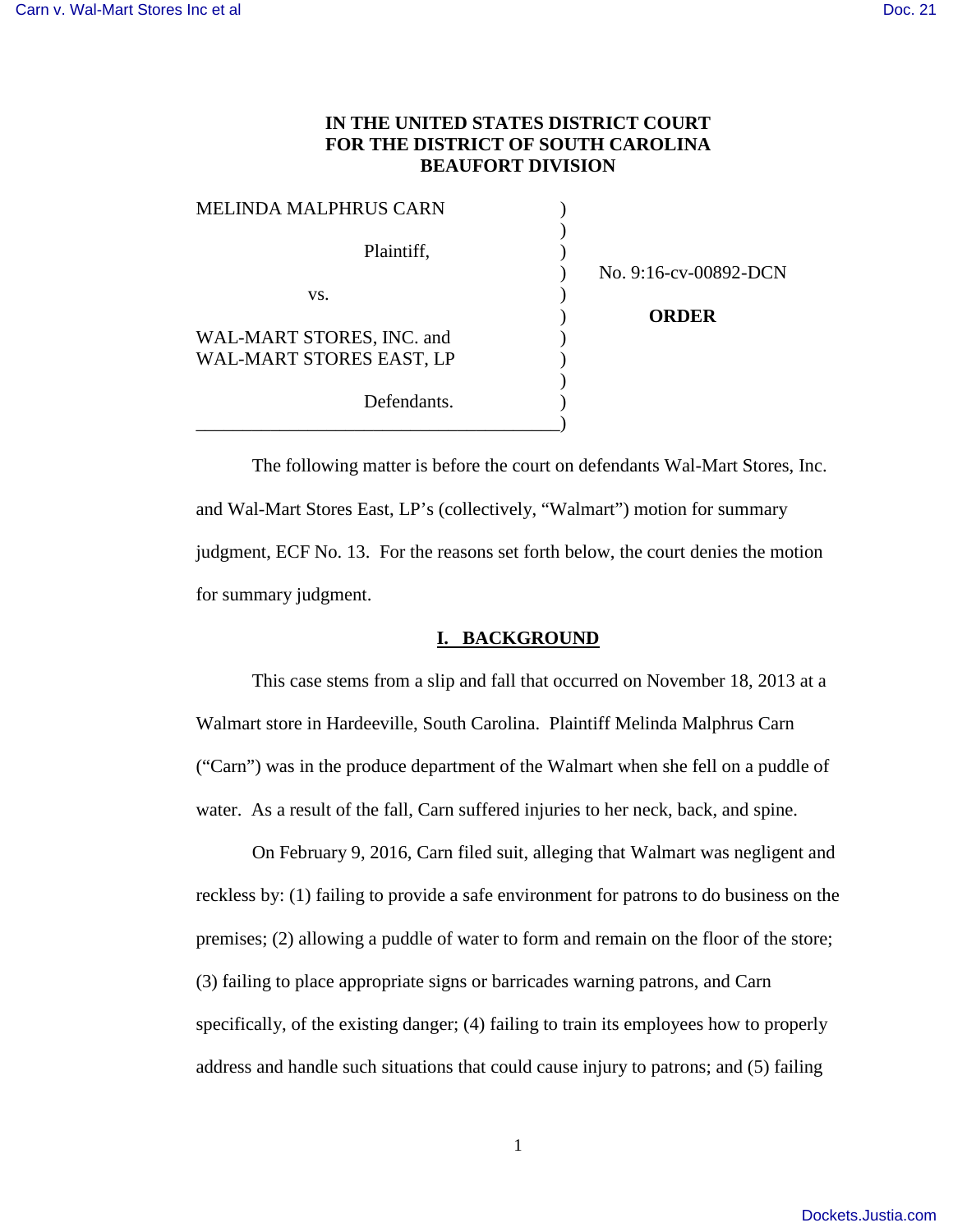to exercise the degree of care that a normal prudent person would exercise under the circumstances.

Walmart filed this motion for summary judgment on February 20, 2017, to which Carn responded on March 6, 2017. The motion has been fully briefed and is now ripe for the court's review.

# **II. STANDARD**

# **A. Summary Judgment**

 Summary judgment shall be granted "if the pleadings, the discovery and disclosure materials on file, and any affidavits show that there is no genuine dispute as to any material fact and that the movant is entitled to judgment as a matter of law." Fed. R. Civ. P. 56(c). "By its very terms, this standard provides that the mere existence of some alleged factual dispute between the parties will not defeat an otherwise properly supported motion for summary judgment; the requirement is that there be no genuine issue of material fact." Anderson v. Liberty Lobby, Inc., 477 U.S. 242, 247–48 (1986). "Only disputes over facts that might affect the outcome of the suit under the governing law will properly preclude the entry of summary judgment." Id. at 248. "[S]ummary judgment will not lie if the dispute about a material fact is 'genuine,' that is, if the evidence is such that a reasonable jury could return a verdict for the nonmoving party." Id. "[A]t the summary judgment stage the judge's function is not himself to weigh the evidence and determine the truth of the matter but to determine whether there is a genuine issue for trial." Id. at 249. The court should view the evidence in the light most favorable to the non-moving party and draw all inferences in its favor. Id. at 255.

2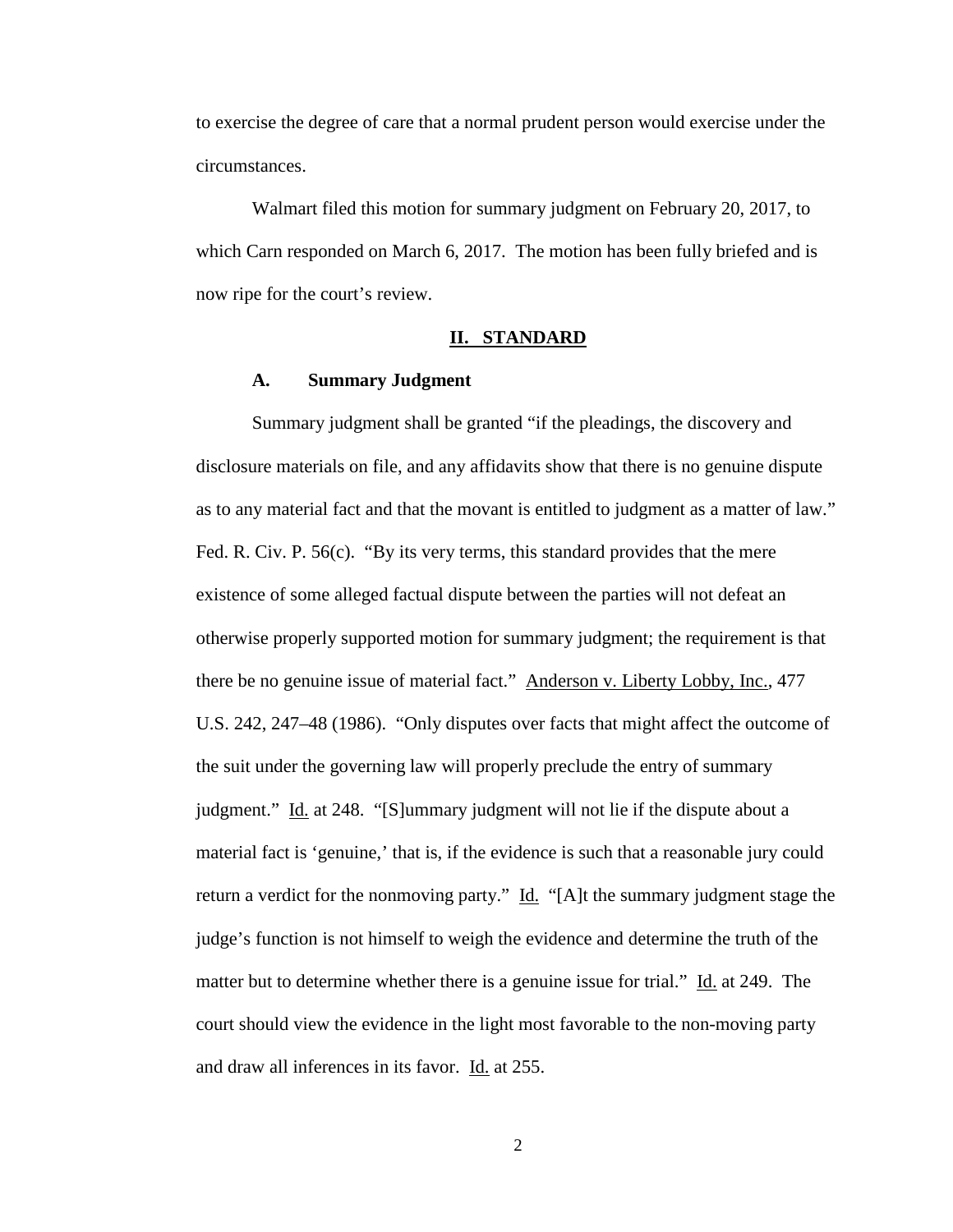#### **III. DISCUSSION**

Walmart moves for summary judgment, arguing that Carn has failed to establish that Walmart created the puddle of water on the floor or that Walmart had actual or constructive notice of the dangerous conditions that caused Carn's injuries. Def.'s Mot. 1. Without this, Walmart contends, Carn's claims fail as they are all based on premises liability. Walmart does not dispute that there was a puddle of water on the floor of the produce department, or that Carn suffered injuries from slipping on the puddle and falling down. Carn contends that there are factual disputes on the record that can only be resolved by a jury.

As a Walmart patron, Carn was a business invitee to the Walmart store at the time of her injuries. Sims v. Giles, 541 S.E.2d 857, 861 (S.C. Ct. App. 2001) ("A business visitor . . . is an invitee whose purpose for being on the property is directly or indirectly connected with business dealings with the owner."). Walmart is not required to maintain its store in such a condition that no accident could happen to a patron. See Denton v. Winn–Dixie Greenville, Inc., 439 S.E.2d 292, 293 (S.C. 1993). But under South Carolina law, Walmart owes business invitees such as Carn a duty to exercise reasonable and ordinary care for their safety and is liable for any injuries resulting from a breach of this duty. H.P. Larimore v. Carolina Power & Light, 531 S.E.2d 535, 538 (S.C. Ct. App. 2000) (internal citations omitted). To recover damages for injuries caused by a dangerous or defective condition on a landowner's premises, a plaintiff must show that (1) the injury was caused by a specific act of the defendant which created the dangerous condition, or (2) that the defendant had actual or constructive knowledge of the dangerous condition and failed to remedy it.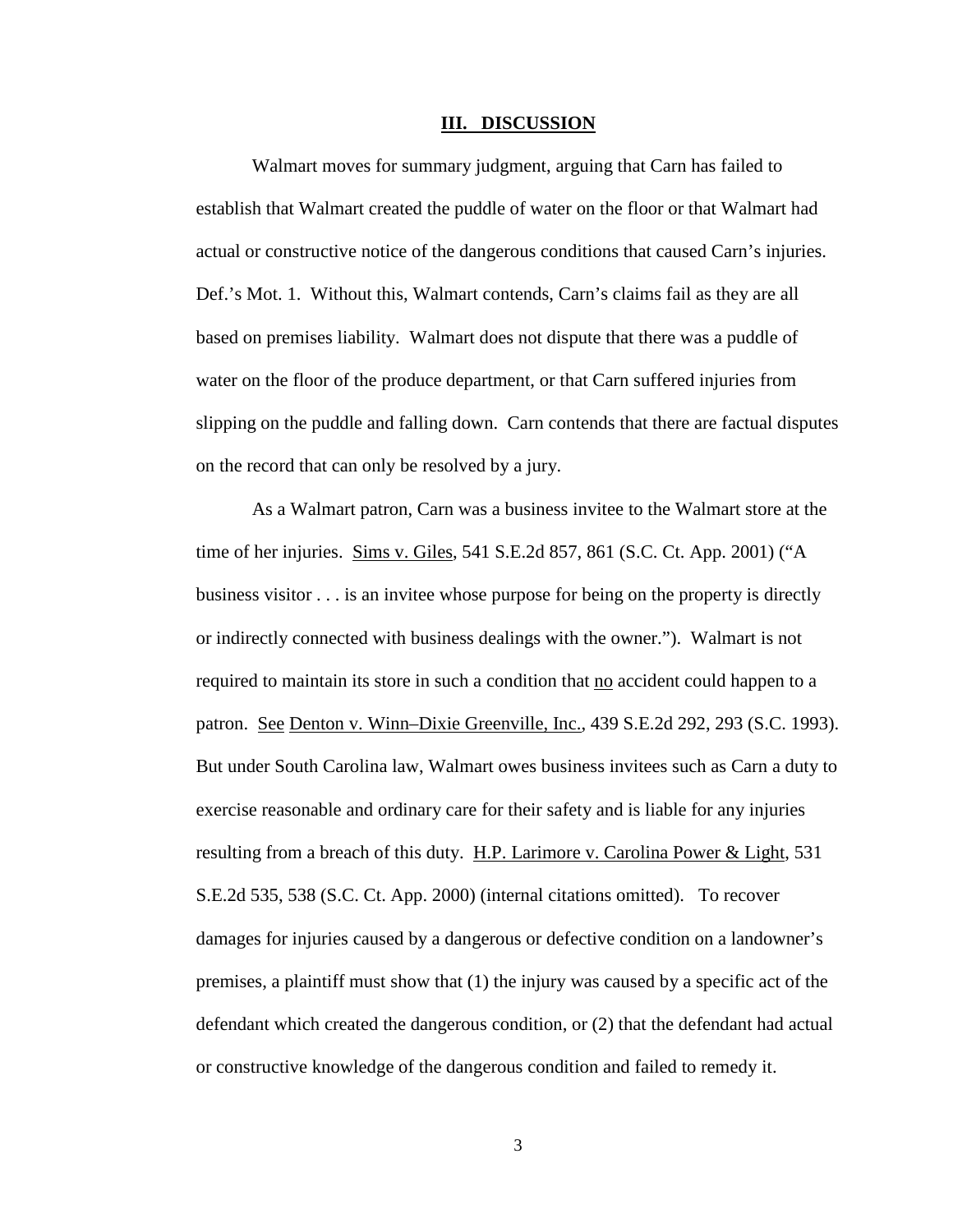Wintersteen v. Food Lion, Inc., 542 S.E.2d 728, 729 (S.C. 2001). Since the court finds that there is a genuine issue of material fact on the issue of whether Walmart had knowledge of the puddle and failed to remedy it, an adequate and independent ground for denying Walmart summary judgment, it need not assess if Walmart's actions created the puddle.

 Carn contends that Walmart had actual or constructive knowledge that there was a puddle of water in the produce aisle where she fell. Constructive knowledge of a dangerous condition can be established by showing "that the foreign substance had been on the floor for a sufficient length of time that the storekeeper would or should have discovered and removed it had the storekeeper used ordinary care." Gillespie v. Wal–Mart Stores, Inc., 394 S.E.2d 24, 24–25 (S.C. Ct. App. 1990). The court notes that the parties have not deposed the Walmart employees responsible for overseeing general maintenance of the produce department—namely Harry Toomer, the Walmart employee who is seen on the surveillance video taken immediately preceding Carn's fall sweeping garbage from the aisles of the produce department, or the cart custodian who is seen on the surveillance videotape loading and unloading produce in the produce aisles. Indeed, Carn's testimony is the only deposition evidence in the record before the court. Without the testimony of Toomer, the court is unable to determine if Toomer, or any other Walmart's employee, had actual or constructive knowledge of the puddle in the produce department. The court cannot properly analyze the actual and constructive knowledge issue with Carn's deposition testimony alone—Carn cannot accurately testify about Toomer's or the cart custodian's knowledge of the puddle.

4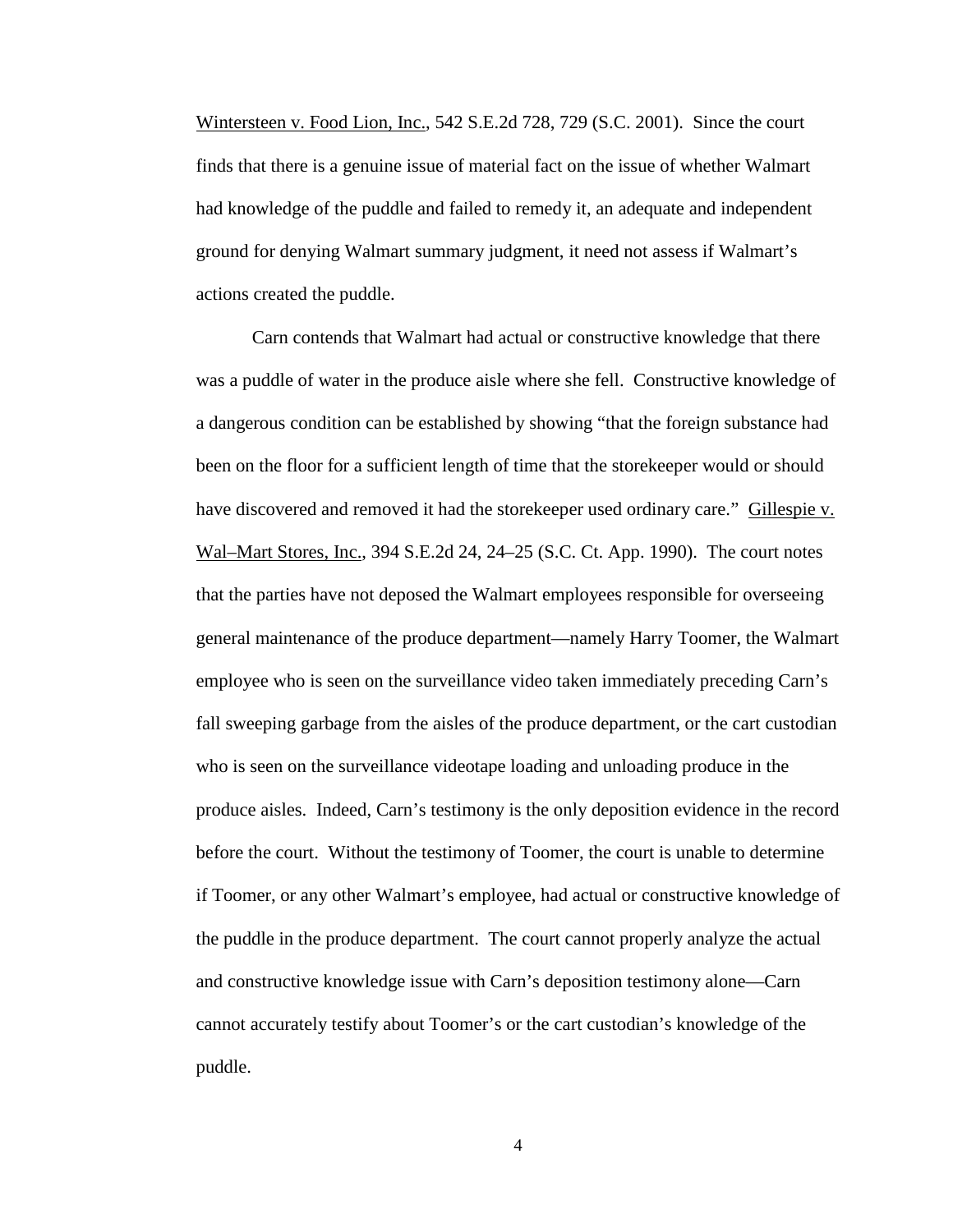Walmart appears to argue that because there is no deposition testimony from any Walmart employee in the record before the court, Carn cannot meet her burden of proving that any Walmart employee had actual or constructive notice of the puddle. The court is not so convinced. The surveillance videotape shows a "floor custodian" sweeping trash from the produce aisle where the puddle was located and walking within several feet of the puddle a short period of time before Carn's fall. It also shows a "cart attendant" placing a cart with vegetables to the left side of the aisle in the area where Carn fell, and then moving this cart to various positions in the produce aisle in the time period before Carn fell. Certainly, the amount of time that the puddle was on the floor cannot be left to speculation. <u>See Gillespie</u>, 394 S.E.2d at 25 ("The record] does not show how long the water had been on the floor . . . [and] [t]he question of whether the water was on the floor for such a length of time as to infer that Wal–Mart was negligent in not discovering and removing it is not one that can be left to speculation."). But a reasonable juror could interpret the surveillance videotape as evidence of either the floor custodian or the cart attendant's actual or constructive knowledge of the puddle.

 Additionally, the surveillance videotape shows a large shopping cart containing fresh vegetables in the aisle where Carn fell. Carn argues—albeit without any evidence in the record that is currently before the court to support her assertion that large grocers such as Walmart "constantly wet their fresh vegetables with mist." Pl.'s Resp. 2. If this is true, and Carn can put on testimony from either an expert in the business practices of large grocers or from a Walmart employee that the produce aisle frequently has water on the floor due to the practice of misting fresh vegetables,

5